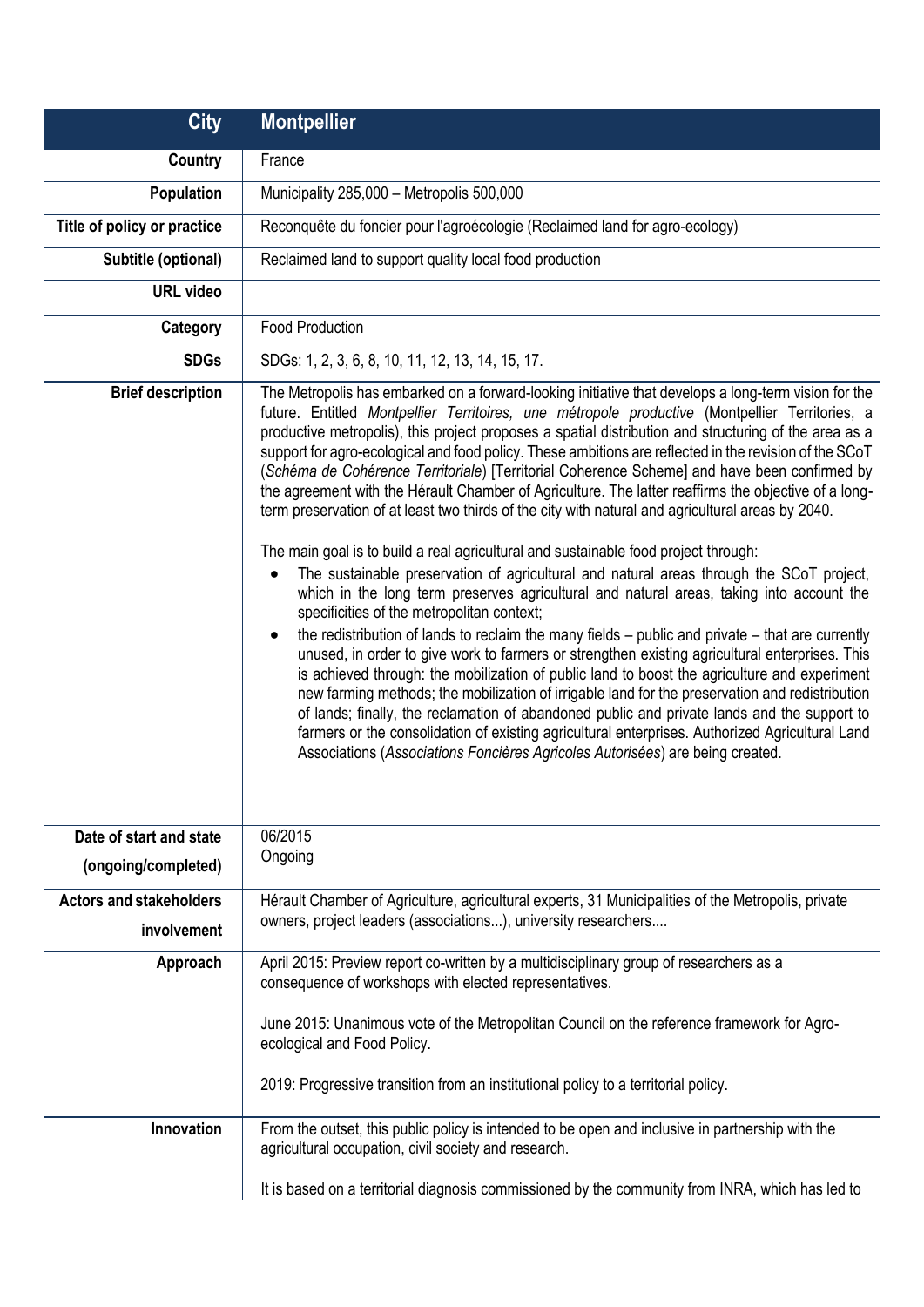|                              | a partnership approach (elected representatives, agents and researchers) to help the community<br>build an agricultural and food policy. This multidisciplinary group of researchers has determined its<br>aims and business lines. Voted unanimously by the 31 Mayors of the Metropolitan Council in June<br>2015, the reference framework was the anchor point for public policy.                                                                                                                                                                                                             |
|------------------------------|-------------------------------------------------------------------------------------------------------------------------------------------------------------------------------------------------------------------------------------------------------------------------------------------------------------------------------------------------------------------------------------------------------------------------------------------------------------------------------------------------------------------------------------------------------------------------------------------------|
|                              | Unlike other territories, the Metropolis of Montpellier has made the deliberate choice not to submit<br>itself to a thorough and exhaustive diagnosis but to experiment, to learn from its actions as it moves<br>forward. Built through concrete actions, this public policy carries out all its actions concurrently<br>without prioritizing them, thus giving them a systemic dimension.                                                                                                                                                                                                     |
|                              | This transversal policy is based on other areas of public policy in which the Metropolis is committed:<br>development, urban planning and public spaces, biodiversity conservation, raw and drinking water,<br>risk management, waste prevention and management, urban logistics, economic development,<br>economic integration, social cohesion, citizen participation, solidarity & education, energy, public<br>health, tourism.                                                                                                                                                             |
| Impact                       | Environmental, social and economic impact.<br>The working groups together with the actors of the agricultural and food ecosystem and with the<br>surrounding areas converged on implementing the collaborative platform "BoCal" ("bon et local" -<br>"healthy and local"): it includes a shared agenda, a geolocalized mapping of points of sale and<br>markets, news, resource locations. This initiative is based on the Chart for Transition and<br>Sustainable Food (Charte pour la Transition et l'Alimentation Durable).                                                                  |
|                              | Co-written by the partners, this chart confirms a common goal based on common definitions and<br>everyone's desire to include sustainable food (cf. FAO, 2010) and agroecology in their actions. Its<br>commitments are part of a transition approach: they encourage responsible production and<br>sustainable local supply in a circular economy model, they highlight the transmission of knowledge<br>and responsible consumption. The citizen, a responsible consumer, is thus at the heart of the<br>changes in the area's food system. The Chart will be signed by all partners in 2019. |
|                              | Impact on vulnerable populations: this initiative supports in particular the projects carried out in the<br>mass catering of the City and the Metropolis of Montpellier, which is characterized by food insecurity<br>(see MONTPELLIER_MPA2019_Food Supply and Distribution).                                                                                                                                                                                                                                                                                                                   |
| Inclusion                    | Thematic inclusion: this transversal policy is based on other areas of public policy in which the<br>Metropolis is involved: development, urban planning and public spaces, biodiversity conservation,<br>raw and drinking water, risk management, waste prevention and management, urban logistics,<br>economic development, economic integration, social cohesion, citizen participation, solidarity &<br>education, energy, public health, tourism.                                                                                                                                          |
|                              | Territorial inclusion: The metropolis fully plays its role as a public institution for intercommunal<br>cooperation (établissement public de coopération intercommunale - EPCI). The aim was to co-<br>construct public agro-ecological and food policy with the municipalities and their elected<br>representatives, within the "Confidence Pact 2014-2020".                                                                                                                                                                                                                                   |
|                              | Montpellier has come closer to its surrounding municipalities in order to set up collaborations on<br>common issues: they result from matters that need to be understood and dealt with relevance and<br>are based on a continuity of living spaces, among housing, work, leisure and collective action, for<br>the inhabitants of Montpellier.                                                                                                                                                                                                                                                 |
| <b>Adversity coefficient</b> | The city has an exceptional but very fragile environmental wealth. It must be preserved and<br>reclaimed to enhance it: the great ecosystem diversity encountered, from the coastline to the<br>Causses, including ponds, garrigues and the mosaic of agricultural areas, favours the presence of<br>an extraordinary biological diversity.                                                                                                                                                                                                                                                     |